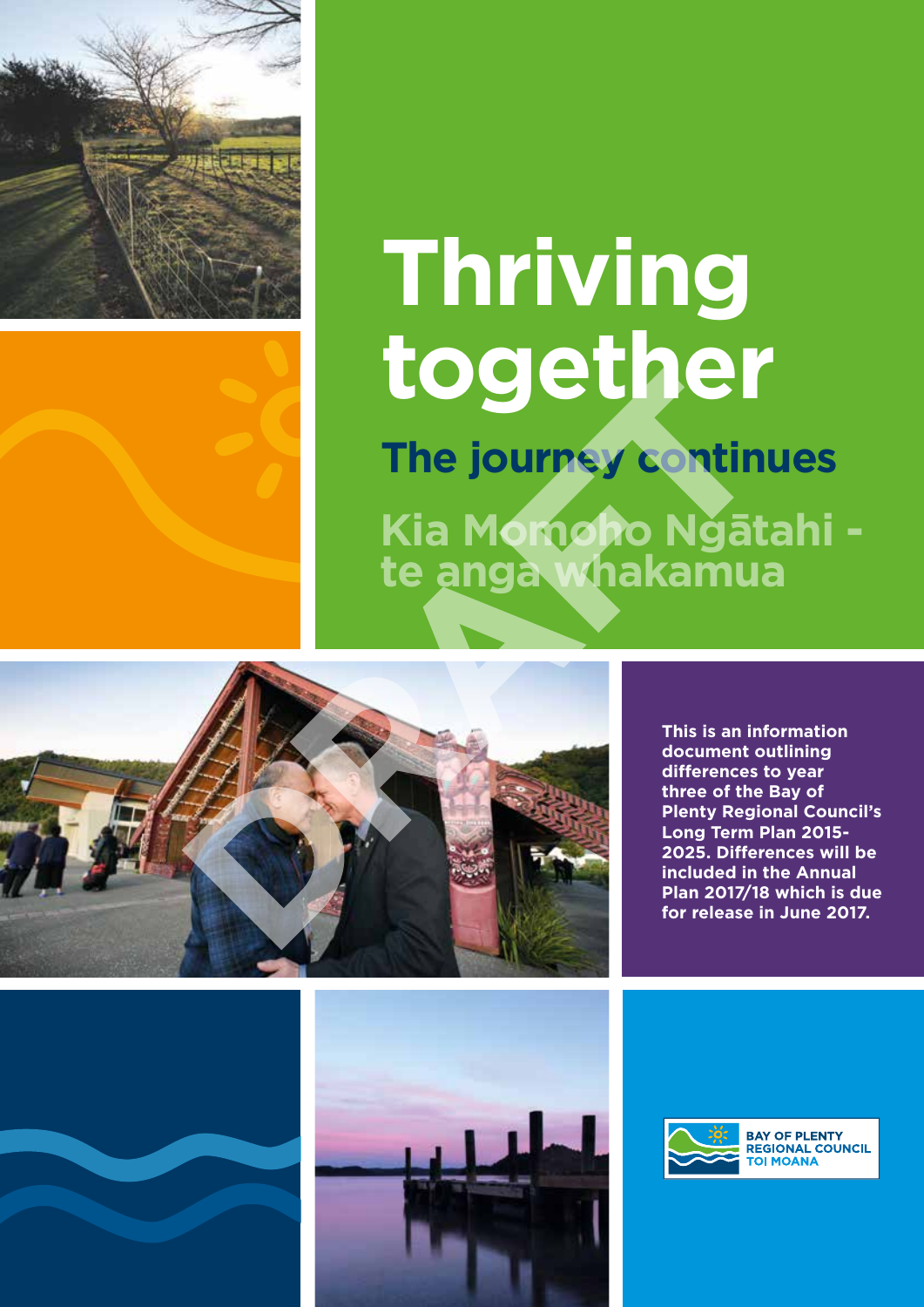2 3

### **Contents** So let us continue!<br>
Rārangi Take



| 4    | What's this about?                |
|------|-----------------------------------|
| 5    | <b>Our vision</b>                 |
| 6    | What we do in a year              |
| 8    | What's happening in your area?    |
| (11) | Are rates increasing?             |
|      | <b>Water Quality and Quantity</b> |

Environmental Protection Resilience and Safety Regional Collaboration and Leadership Economic Development



# **Mihi**

E ngā tūtohu whenua, Tokatū moana o te rohe Tēnā koutou katoa.

Mai i Ngā Kurī a Whārei ki Tihirau

Mai i Maketū ki tai mai o Taupō-nui-a-Tia Ko te rohe kaunihera tēnei o Toi Moana

Kia toi te whenua, kia toi te moana, kia toi te taiao, kia toi te tangata.

Haere atu rā e ngā mate o te wā.

Haere atu koutou, whakangaro atu rā.

Waiho mai mātau ki te kawe i ā koutou ōhāki, Tūmanako mō te painga o te rohe whānui.

Tēnei te tāpae atu i te Mahere ā-Tau mō te rohe.

He paiherenga kia mau tonu ki te huarahi kua whakaarihia mō tātau.

Hoake!

To all our community Wide and far Greetings to you all.

From Maketū to just inland of Taupō.

This is the local government area of the Bay of Plenty Regional Council.

Let the land remain, let the oceans and lakes remain, let the environment remain, let humankind remain.

Farewell the departed.

Leave us and return.

We remain behind to continue your aspirations and hopes, for the benefit of our region.

Here presented is the Annual Plan for the region.

It binds us to the direction we have already set.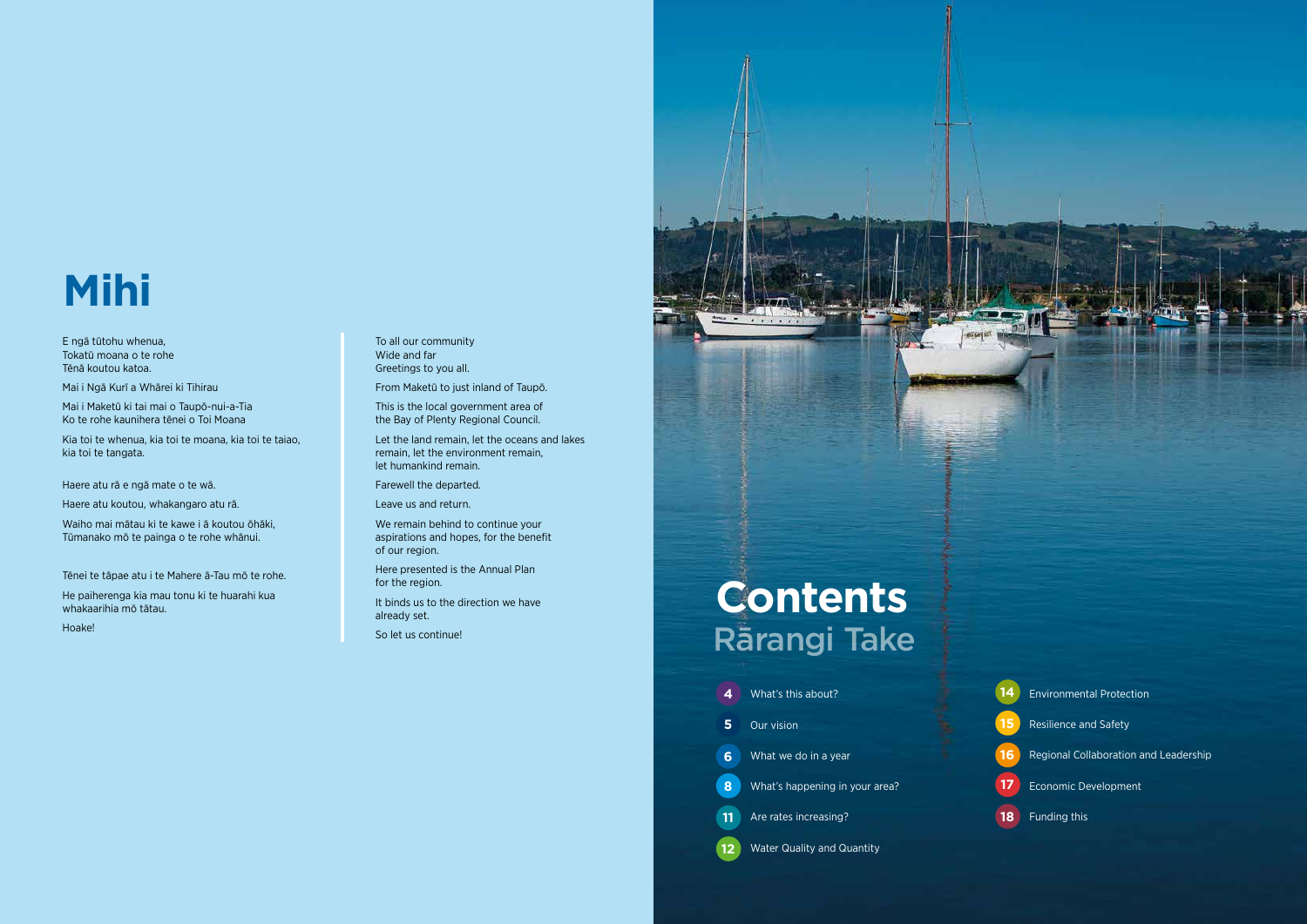

**OLD YAR SAME BOOK OF STATISTIC** 

## **What's this about?** He aha tēnei?

#### **After carefully listening to the community, in June 2015 we released our Long Term Plan (LTP) 2015-2025. This document set out what we planned to do for the next 10 years.**

This Information Document for the Draft Annual Plan 2017/18 outlines what we plan to deliver and explains any differences from year three of the LTP 2015-25. Because the changes are not significant or material we are not running a submissions and hearings process.

For more formal detailed information please refer to the Bay of Plenty Regional Council's LTP 2015-2025 and the updated financial statements for 2017/18. Both are available on our website **www.boprc.govt.nz/annualplan** We need to protect and maintain our unique environment because natural resources, such as water, air and land, are vital to how we live. They are what give us sustenance, form the basis of our economy and generate our sense of community. We have an obligation to balance enjoying and using this environment now with protecting it for future generations.

We are running a separate full consultation process on some changes to our schedule of fees and charges. More information about this is available on our website **www.boprc.govt.nz/feesandcharges** 

# **Our vision** Tā mātau matakitenga

### **Thriving together – mō te taiao, mō ngā tāngata**

Our environment and our people go hand-in-hand. Our vision reinforces this connection and our focus is on ensuring both thrive.

#### **In achieving our vision, our work is focused under five community outcomes:**

Our water and land management practices maintain and improve the quality and quantity of the region's water resources.

**Water Quality and Quantity Environmental Protection**

**Regional Collaboration & Leadership**

**Economic Development**

**Resilience and Safety**

We have established the region's priorities and strategic direction with our partners and communities. We have collaborated to achieve integrated planning across the Bay of Plenty.

We maintain and enhance regional biodiversity and our air, land, freshwater, geothermal and coastal resources for the benefit of our communities. We support others to do the same.

We facilitate and enable initiatives that boost the region's economic performance.

Our planning and infrastructure provides resilience to natural hazards and flooding so that our communities' safety is improved and maintained.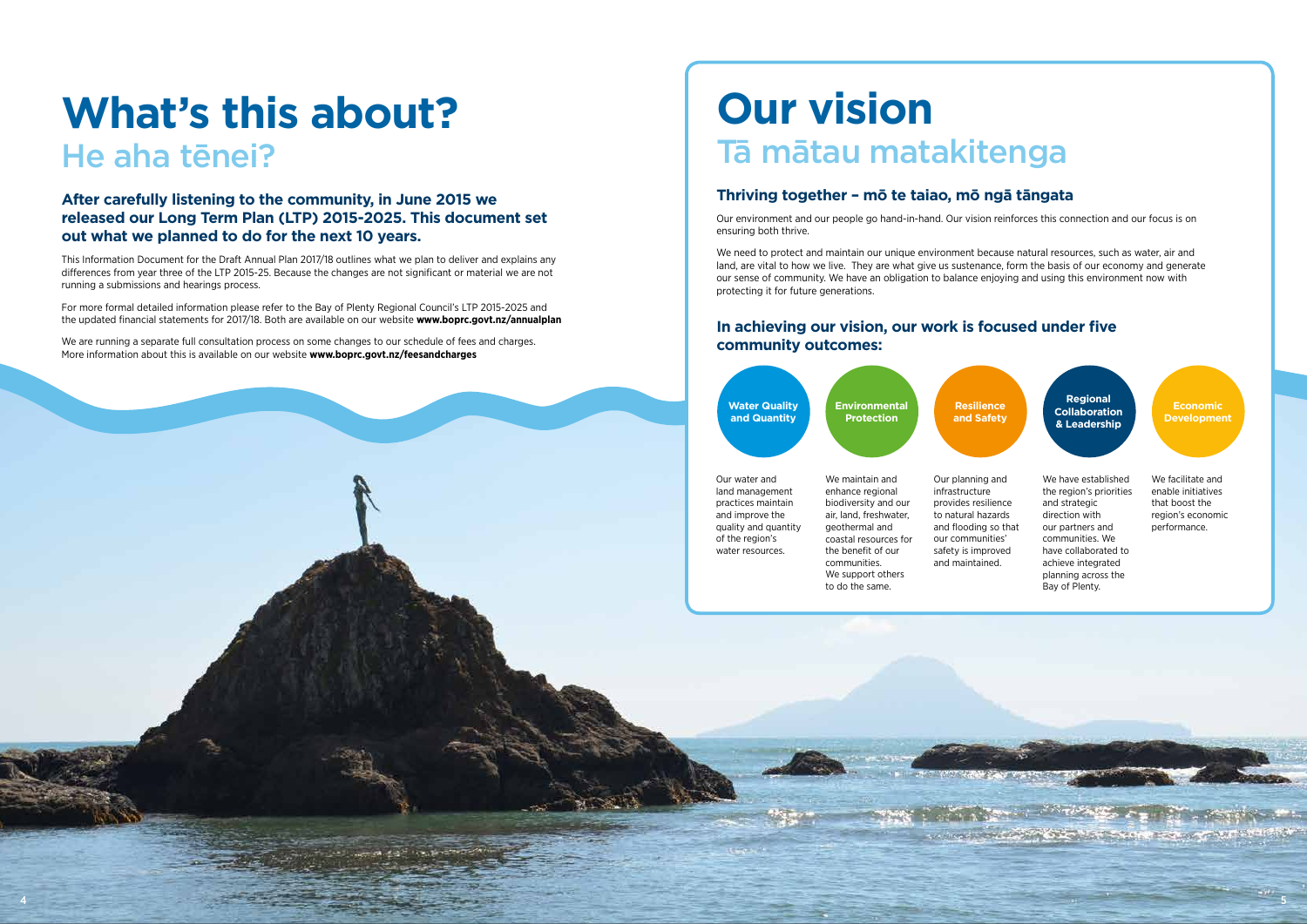

# **What we do in a year (2016/17)**



**320** contracts for goods and services managed council &



**26 days** of Environment Court assisted mediation on the 16 appeals to the Proposed Regional Coastal Environment plan, with 17 consent orders issued by the Court and 6 hearings scheduled

#### **354 comments** made on district consent

applications

**district councils 3** district council<br>assisted through shared HR, ICT and communications staff

> **5** Eastern Bay Joint Committee meetings and 3 Sub-committee workshops held in developing Eastern Bay – Beyond Today spatial plan with Kawerau, Ōpōtiki and Whakatāne district councils

**110** vehicles, 135 items of plant, and 19 properties managed and maintained

> $\equiv$  $\equiv$  $\equiv$

**38,355** accounts payable or receivable processed

**Regional Collaboration and Leadership**  Kotahitanga

**12** SmartGrowth Implementation Committee meetings and workshops held to implement SmartGrowth Strategy and progress Settlement Pattern Review for managing future growth in

Western Bay of Plenty sub-region



**\$308,000 allocated to 20 community groups** through Environmental Enhancement Fund. 12,000 volunteer hours input. Over 100 vehicles charged at the Bayfair EV

stations

**\$212,000** allocated to seven organisations through the community

initiatives fund

**79** Enviroschools supported

**40+**

**community-based strategies,** policies and plans managed and implemented to guide resource use and Regional

Council action

Youth Jam/ Taiohi-Taiao Explore Geothermal 2 day event, involving **10 secondary schools with 100 students and teachers** 

**2** University of Waikato Chairs funded to provide support for lakes & coastal science

**4 Pollution Buster newsletters** sent to 700 young people on the themes of Estuaries, Geothermal, Air and Nature's Helpers

35 iwi (tribe) and 200 hapū relationships managed





**17 Treaty settlements** including 3 co-governance forums supported. 12 more settlements including 1 more co-governance forum to come

> **submissions** on other party plans (excluding district plans)

Hands on Water 2-day event involving 7 organisations with over **200 students and teachers from 20 schools**

**\$20 million** allocated for Opotiki Harbour Transformation to enable aquaculture and 200 processing jobs plus wider benefits to revitalise Ōpōtiki



**8 significant civil defence events** that required activation of the Group Emergency Co-ordination **Centre** 

**491.1km** of canals rural land

#### **10,224 passengers per day**

on the Tauranga BayHopper and Rotorua Cityride bus services



**986** contracted public transport trips across the region per day

Over a year, the distance our bus services travel would take us to the moon and back over 8 times

13,300 fares collected in Tauranga buses each work day





**\$42.5 million** of Regional Infrastructure Funding allocated to

industry, research, education, local and central government people involved in developing and delivering strategies and actions across 13 key sectors



\$5 million allocated for the Tauranga Marine precinct to deliver **130 jobs supporting the maritime industry** plus wider benefits



**\$15 million** allocated for Tauranga Tertiary Campus to deliver 1,000 full time students plus wider benefits



**\$2.5 million** allocated for SCION innovation centre to attract new research business and commercialisation opportunities

**300+**

**Resilience and Safety**  Whakarurutanga

**352.1km of stop** 





and drains managed

**65 more** 

**staff** trained in civil defence & emergency management processes and roles

48 catchments managed for flood risks in collaboration with

seven territorial authorities

**major River** & **Drainage Schemes** and 37 minor River & Drainage schemes

managed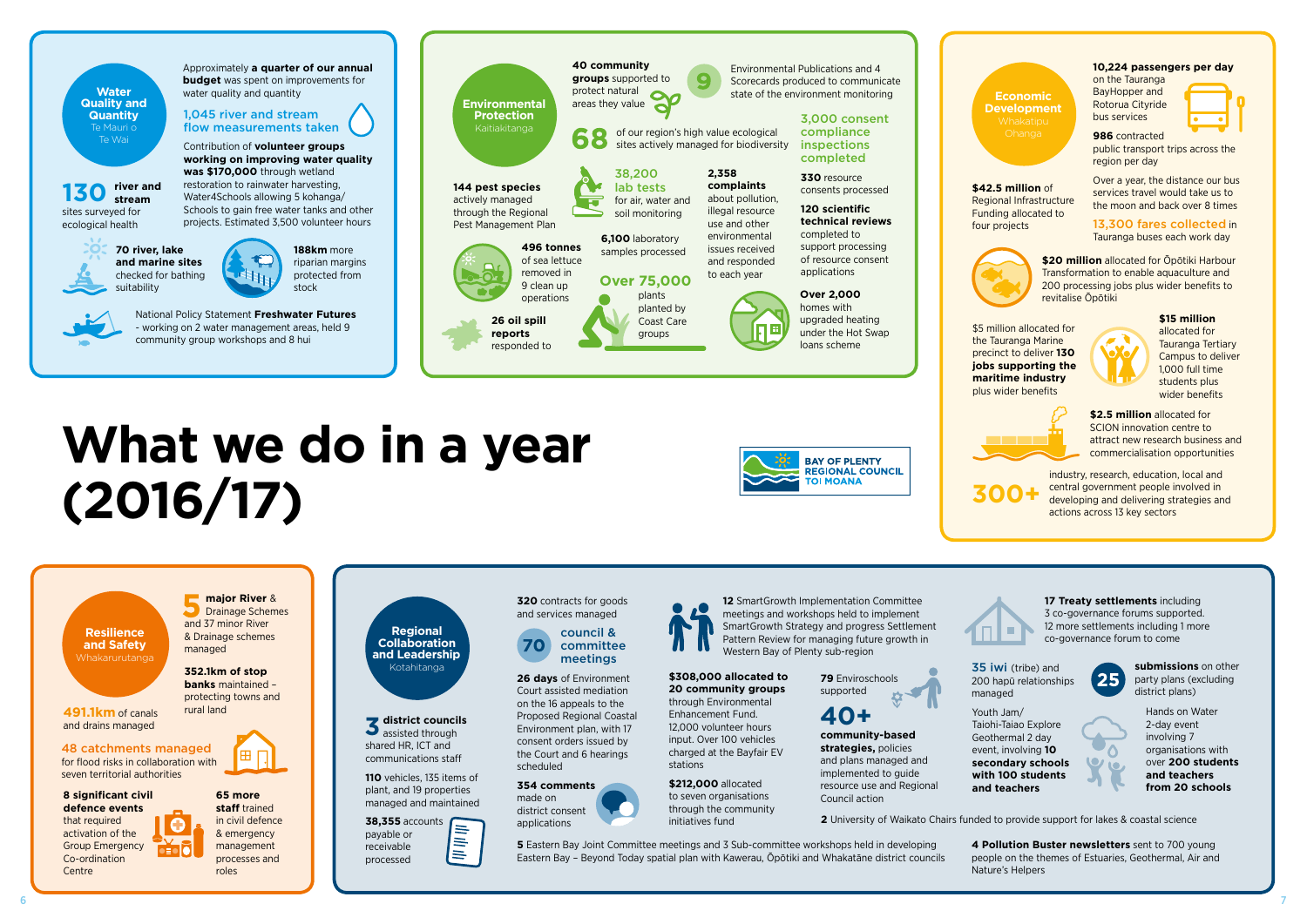### **What's happening in your area for 2017/18?**  He aha ngā whakanekeneke



#### **Tauranga**

- **Revisit and update** the Regional Policy Statement (guiding management document) for Tauranga Moana
- Implementation plan for operations specified in Ngā Tai ki Mauao, the guiding document created for the Te Moana o Tauranga collective, developed
- **Increasing presence of our Maritime patrols on Te Awanui** Tauranga Harbour
- Work with Tauranga City Council to fund the Marine Precinct in Te Awanui Tauranga Harbour
- Provide funding to enable the construction of a new Tauranga Tertiary Campus to commence 8 and 20 January 2014, and 2014 and 2014 and 2014 and 2014 and 2014 and 2014 and 2014 and 2014 and 2014 and 20



- Secure environmental funding and commence construction of the Kaituna Re-diversion and wetland creation project
- Investing in a coastal hazards risk assessment for Tauranga and the Western Bay of Plenty
- Construction of bunds in the Pongakawa catchment to prevent flooding and contaminants reaching water
- **•** Implementing the Papahikahawai Island Biodiversity Management Plan at the Kaituna river mouth
- Working with Western Bay of Plenty District Council to fund the delivery of the Ongare Point sewerage scheme
- Consultation for Kaituna Plan Change for water quality and quantity



#### **Western Bay**

- Increasing our overall investment in Kopeopeo Canal to expand the remediation area to reduce community health risks
- Commencing work on Te Hekenga Nui o Te Tuna (The Tuna Plan) in the Rangitāiki Catchment
- Continue with Rangitāiki floodway stop bank developments
- Continue with ongoing maintenance and renewal of Whakatāne River stopbanks
- Consultation for Rangitāiki Plan Change for water quality and quantity
- Introducing new Maritime patrols in Ōhiwa Harbour
- Completing natural hazards risk management project for the Ōpōtiki **District**
- Continue to support the Ōhiwa Harbour Implementation Forum and industry/iwi partnership projects, and implement the Ōhiwa Harbour Strategy
- Work with Ōpōtiki District Council on the harbour transformation





- 
- 
- 
- 

#### **Whakatāne**

- Developing our resources to manage nutrient discharges in the Rotorua Lakes more cost effectively
- Continue with nutrient management projects in the Rotorua Lakes area
- Increasing investment into research and containment of catfish in Lake Rotoiti
- Working with Rotorua Lakes Council to fund the delivery of the Lake Rotoma sewerage scheme





### **Ōpōtiki**

### **Region wide**

- Investing in our Consents and Regulatory Compliance teams to meet growing demand and improve customer experience
- **·** Investigate a new stock truck effluent facility to protect road users and the environment
- Continue to support an integrated public transport system, including the development of an electronic ticketing system
- Developing region wide susceptibilty mapping for volcanic and earthquake hazards
- Development of a Flood Risk Management Framework
- Notify a Regional Air Plan change dealing with wood fire smoke, agrichemical spraying and dust from industry

### **Rotorua**

**Western Bay**

**Tauranga**

**Rotorua**

**Whakatāne Ōpōtiki**

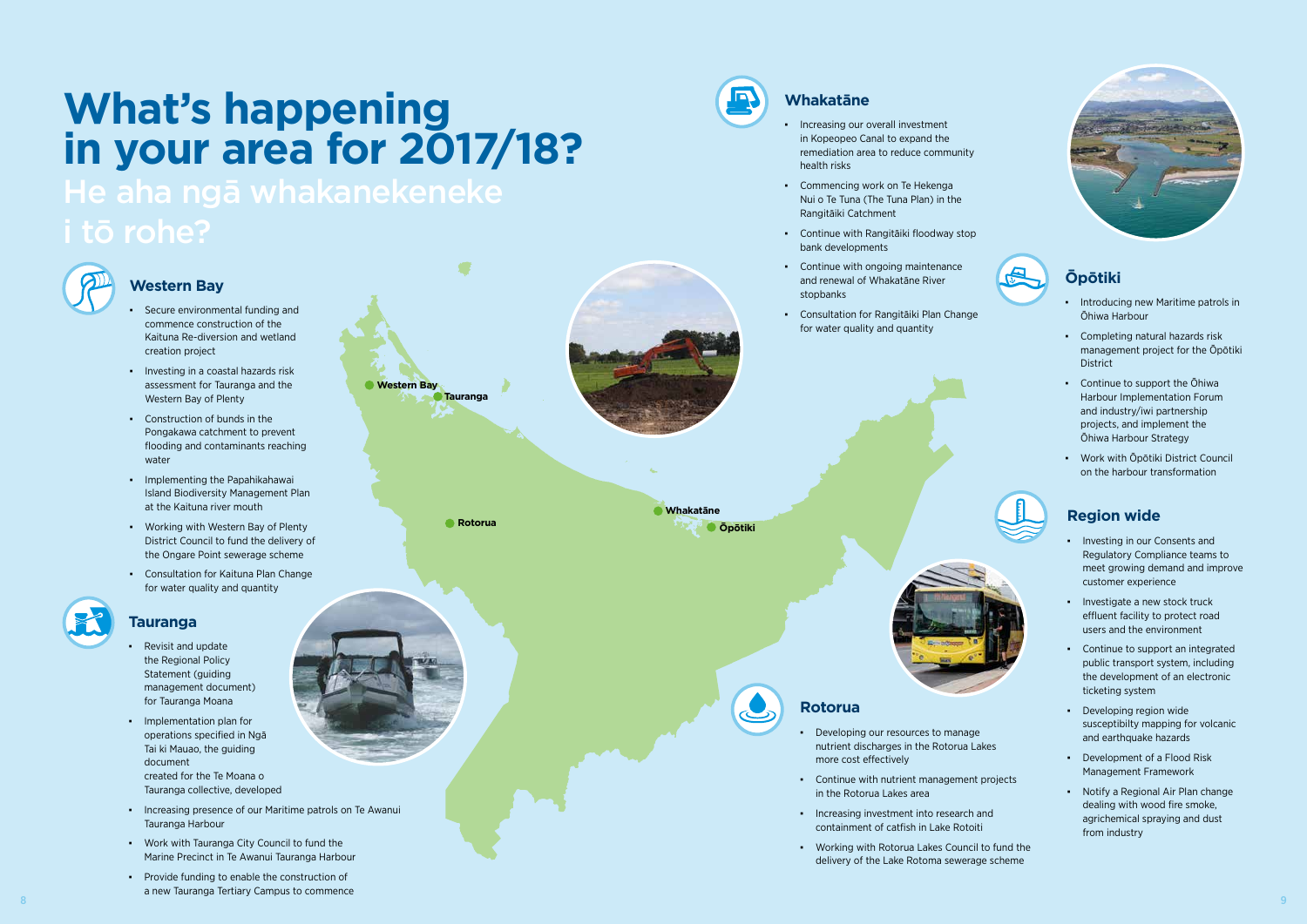### **Are rates increasing?** Kei te piki ngā reiti?

#### **Our rates are going up, but not as much as expected.**

Through the LTP 2015-2025, we set a projected total real rates revenue increase of 8.5% in 2017/18. We have managed to reduce the proposed rates increase to 6.6%.

Overall, our planned operating expenditure has increased from \$123 million to \$124 million, and capital expenditure has increased from \$25 million to \$46 million due to capital expenditure projects being rescheduled. The reasons for the 6.6% increase are mainly:

- Increased resources for core environmental planning work to meet legislative requirements and community engagement expectations
- More work protecting the region's natural resources, especially biosecurity, responding to pollution complaints and managing and monitoring resource consents
- Increased delivery of work across the catchments to improve water quality and protect our environment

While the total real rates revenue increase has reduced, there are some variations between general and targeted rates. For more information about median rates in your area, see page 19.

**Total real rates revenue increase**





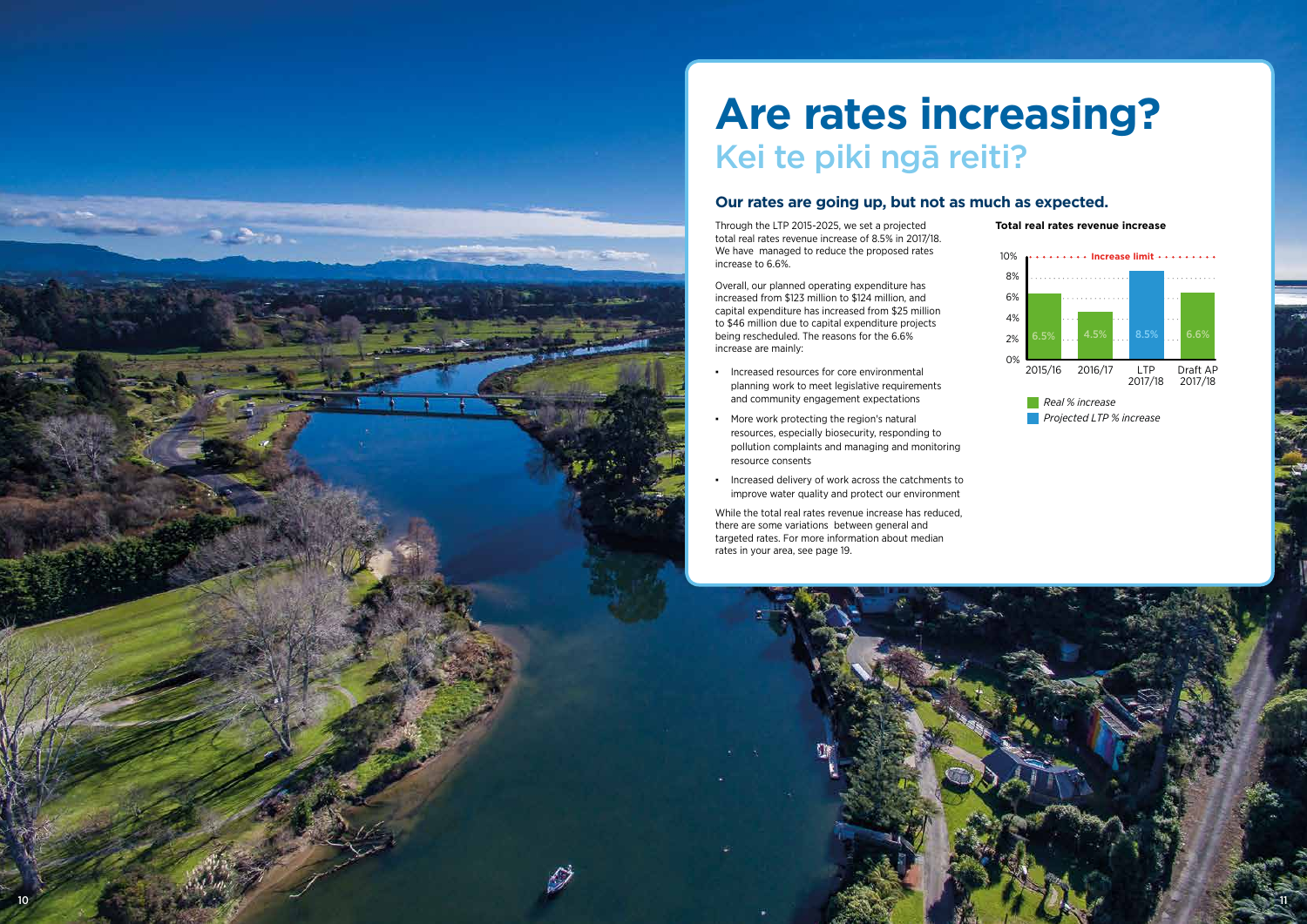

### **Water Quality and Quantity**  Te Mauri o Te Wai

**ND CARE GRO AITIAKITANGA** 

Our Water Quality and Quantity Community Outcome is about ensuring water quality meets community expectations and that water use is managed appropriately, both now and for the future. This Outcome encompasses water and land management practices and planning.

#### **What we've planned to do**

- 17 High Value Ecological Sites (HVES) actively managed
- 43 non-HVES sites where biodiversity is actively managed
- 50 km additional stream fencing

Continue the extensive work across the region to improve water quality and strengthen tools measuring water quantity. On a day to day basis, this sees us:

- 13% reduction in nitrogen exports
- 16 High Value Ecological Sites (HVES) actively managed
- **.** 15 non-HVES sites where biodiversity is actively managed
- Supporting initiatives to clear accumulations of sea lettuce and litter from around Tauranga Harbour
- Harvest lake weed in priority amenity areas
- Determine nutrient benchmarks in our priority lake catchments
- 6 High Value Ecological Sites (HVES) actively managed
- 14 non-HVES sites where biodiversity is actively managed
- 31 km additional waterway margin protected to reduce sediment, nutrient and bacteria contamination

#### **What we plan to deliver**

#### **Te Awanui Tauranga Harbour**

- 29 High Value Ecological Sites (HVES) actively managed
- **·** 15 non-HVES sites where biodiversity is actively managed
- 10 km additional waterway margin protected to reduce sediment, nutrient and bacteria contamination

#### **Rotorua Lakes**

#### **Kaituna/Maketū and Pongakawa/Waitahanui**

#### **Rangitāiki Catchment**

- 5 High Value Ecological Sites (HVES) actively managed
- 6 non-HVES sites where biodiversity is actively managed
- 10 km additional waterway margin protected to reduce sediment, nutrient and bacteria contamination

#### **Other Eastern Bay Catchments**

From time to time, we propose amendments (referred to as plan changes or variations) to our Regional Policy Statement, and regional plans to continually improve them. Over the next 12 months we will continue to deliver and implement a range of water quality and quantity plan changes, including amendments to the Regional Policy Statement for Tauranga Moana and changes to the On-Site Effluent Treatment Regional Plan. We will also work with the community to finalise the plan changes we have already started for the Rangitāiki and Kaituna catchment areas.

#### **What's changed?**

The Kaituna River Re-diversion and wetland creation Project aims to promote seagrass recovery in the Maketū Estuary, improve water quality and provide greater flood protection. We have now completed geotechnical investigations and detailed design work, which has led to design changes and improved engineering standards. Construction will now commence in 2017/18, which will allow us to seek additonal revenue from the Ministry for the Environment towards the increased costs.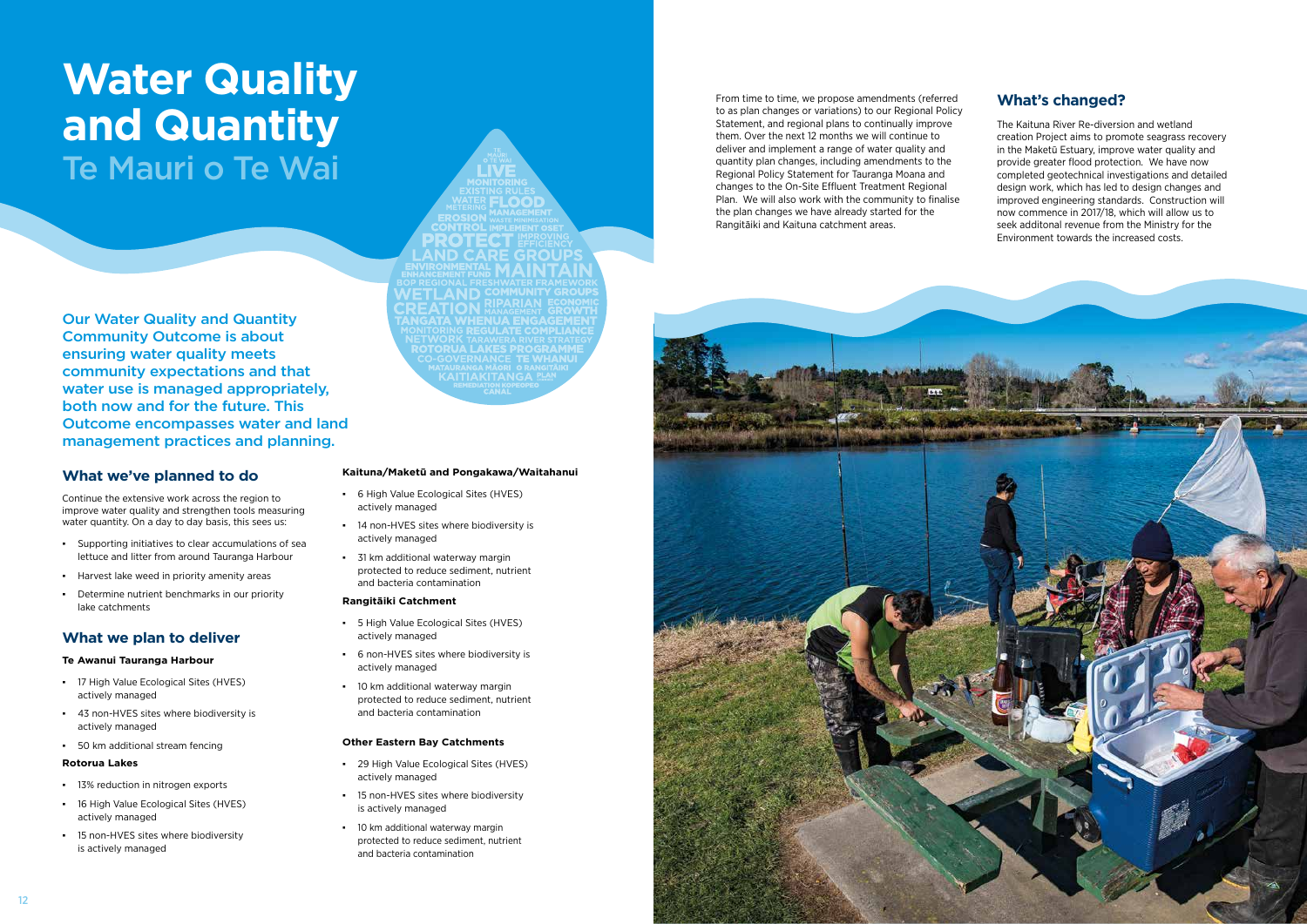Our Environmental Protection Community Outcome encompasses the maintenance and enhancement of regional biodiversity and our air, land, freshwater, geothermal and coastal resources for the benefit of our communities. We support others to do the same.

- Management and containment of dama wallabies in collaboration with the Ministry of Primary Industries, Environment Waikato and the Department of Conservation
- Removal of 60 tonnes of particulates from the Rotorua Airshed and convert 7,650 solid fuel burners to clean heat appliances
- Process resource consent applications throughout the region within agreed and statutory timeframes, following best practice
- Responding to environmental complaints and incidents, and carrying out enforcement action where appropriate

#### **What we've planned to do**

This Community Outcome covers a wide range of activities, including Biosecurity, Regulatory Compliance and Air Quality, as well as the management of nutrients entering the Rotorua Lakes. This work includes:

#### **What's changed?**

The Kopeopeo Canal remediation project is a long standing commitment from Council to remove, contain and provide bio-remediation for dioxin contamination in the Kopeopeo Canal. Further investigation has revealed the contamination extends to an area wider than anticipated. Council has re-phased the project plan, and increased the overall capital works budget by \$5.3 million. Council will pursue additional funding from the Ministry for the Environment.

Brown bullhead catfish were discovered in Lake Rotoiti in March 2016 and pose a significant risk to many native species, particularly koura. Council has planned to invest an additional \$200,000 to contain and manage the existing population, and undertake research to eradicate them from this waterway.

To provide the level of environmental protection that the community expects, particularly in relation to consents processing and pollution complaint investigation, it is proposed to increase the funding for Council's Consents and Regulatory Compliance teams.

Effluent being discharged onto the regions roads from stock trucks has been an issue for some time. Council are proposing to invest a further \$80,000 to fund site selection and resource consenting for at least one new stock truck effluent facility.

Our Community Outcome of Resilience and Safety is about ensuring our community can recover from natural disasters. It is also about providing for other aspects of community safety.

#### **What we've planned to do**

We undertake flood forecasting and flood management through our rivers and drainage schemes. This includes:

- Flood protection, stop banks and flood ways
- Flood pump stations
- Floodgate and control structures
- Maintenance and stream clearing

This Community Outcome also extends to other activities such as Maritime Safety which includes:

- Education and enforcement
- Maritime patrols
- Oil spill response

The Bay of Plenty Emergency Management Group is a partnership with the City and District Councils to prepare and respond to emergencies. We will continue the work across the region to increase community resilience.

#### **What's changed?**

As part of our emergency management responsibilities, it is important that we have a region wide understanding of the hazards that face our community so that a fully integrated approach to managing those risks can be taken. We are proposing to increase the Strategy and Science budget by \$200,000 to undertake additional natural hazards research. This will include regional susceptability mapping for volcanic and earthquake hazards, a risk assessment for coastal hazards, including tsunami in the Western Bay of Plenty District and Tauranga City. We also propose to complete a natural hazard risk management process for Ōpōtiki District and an issues assessment for flood risk in other developed areas.

Recently, we have reviewed our Navigation Safety Bylaw. In response to the feedback received, we have planned an additonal \$92,000 of operational budget to undertake additional patrols in the Tauranga Harbour, a new patrol in Ōhiwa Harbour, and to update and improve signage and education materials across the region.

### **Environmental Protection**  Kaitiakitanga

## **Resilience and Safety**  Whakarurutanga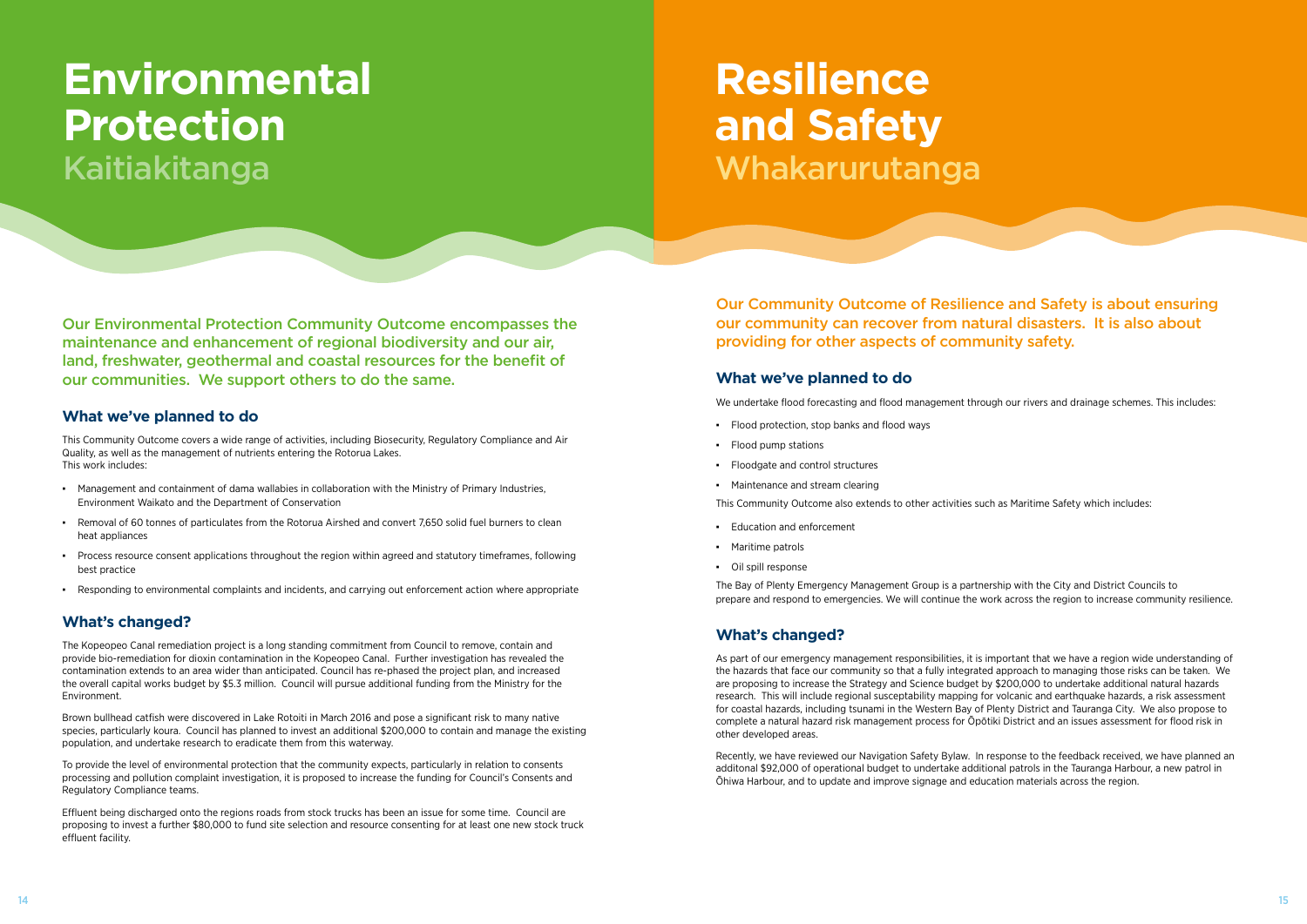

Our Regional Collaboration and Leadership Community Outcome is about establishing the region's priorities and strategic direction with our partners and communities. We do this in a variety of ways, including supporting co-governance forums under various Treaty Settlement Acts.

#### **What we've planned to do**

We provide support to a number of co-governance forums throughout the region, including:

- Ōhiwa Harbour Implementation Forum
- Te Maru o Kaituna River Authority
- Rotorua Te Arawa Lakes Strategy Group
- Rangitāiki River Forum

- \$100,000 to Envirohub
- \$10,000 to the Sustainable Business Network
- **\$12,000 to Surf Lifesaving**
- \$310,000 allocated to community initiatives each year through the Environmental Enhancement Fund

We have responsibilities relating to the implementation of Treaty settlements and providing co-ordination between City and District Councils within our region. We also support community groups through grants that are allocated through the LTP 2015-2025. In 2017/18 our allocated grants include:

We support the Enviroschools programme, which is now in 70 schools. Kura and Early Learning Centres. We also have 40+ community based strategies, policies and plans managed and implemented to guide resource use and Regional Council action.

Our collaboration and leadership role also includes responsibilities relating to:

- 36 iwi and 260 hapū, with 224 Marae in the region
- 17 comprehensive treaty settlements, with several more currently in progress

#### **What's changed?**

In 2014, The Rangitāiki River Forum approved Te Ara Whanui o Rangitāiki – Pathways of the Rangitāiki, or the River Strategy. Te Hekenga Nui o te Tuna (the Tuna Plan) was prepared and endorsed in 2016. Council has included \$40,000 additional operating budget to begin implementing Te Hekenga Nui o te Tuna.

### **Regional Collaboration and Leadership**  Kotahitanga

Our Economic Development Community Outcome is about facilitating and enabling initiatives that boost the region's economic performance.

#### **What we've planned to do**

- Administer Regional Infrastructure Funding grants
- Provide funding to enable the construction of a new Tauranga Tertiary Campus
- Work with Tauranga City Council to fund the completion of the Tauranga Marine Precinct
- Direct funding of Ongare Point and Rotomā Sewage Schemes
- **Implement the Bay of Connections Strategy**
- Implement the Regional Growth Strategy in partnership with Central Government

Our Economic Development activities include Regional Infrastrucuture Funding (RIF) and implementation of economic development strategies. The RIF is fully allocated. Council is reviewing its approach to infrastructure funding in preparation for the development of LTP 2018–2028.

Infrastructure projects to receive Regional Infrastructure Funding include the Tauranga Tertiary Campus and the SCION Innovation Centre in Rotorua, Tauranga Marine Precinct and the Ōpōtiki Harbour Transformation Project.

Council also undertakes wider economic development activities, including the implementation of economic development strategies and supporting the public transport network.

Bay of Plenty Regional Council is one of nine Councils that have joined together as a Regional Consortium to jointly procure a single electronic ticketing solution for bus networks. The single bus ticketing system is intended to provide improved customer experience, better network performance and greater cost effectiveness through a joint approach

#### **What's changed?**

Budgets in this area are subject to change based on what our partners can achieve. Timing for infrastucture grants will continue to be updated.

### **Economic Development** Whakatipu Ōhanga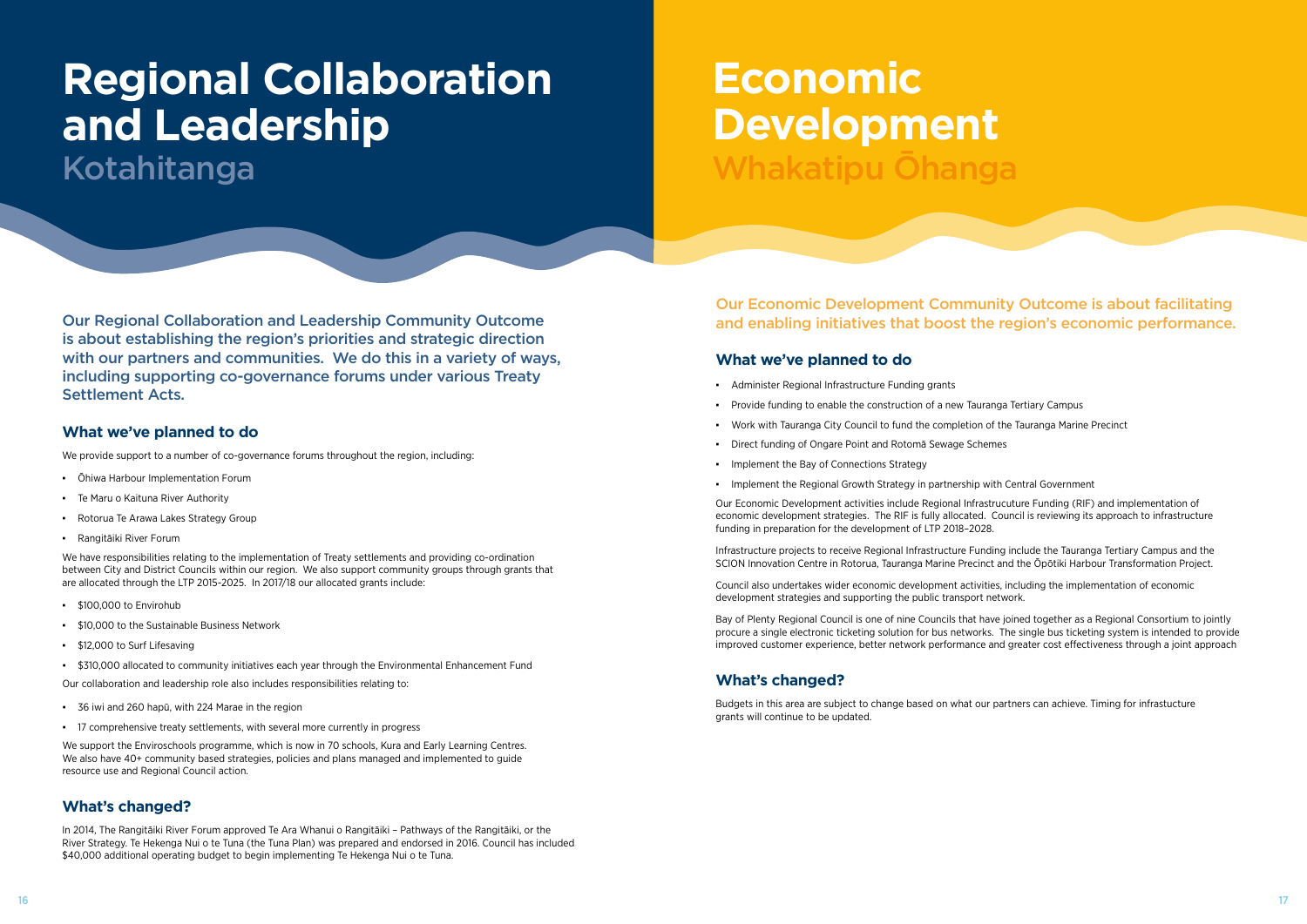#### **Our planned expenditure has increased in 2017/18.**

This is mainly due to delays to some projects that were intended to be delivered or started in 2016/17. Our planned operating expenditure has increased from \$123 million to \$124 million. Capital expenditure has increased from \$25 million to \$46 million.

#### **What we've planned to do**

We break down our expenditure into groups and activities (what we do) as these are the basis for our financial management and how we assess rates. This graph shows what we plan to spend on each group of activities and how this has changed from the original LTP 2015-2025 year three budget.

#### **Unbalanced budget statement**

We proposed in the LTP 2015-2025 to have an unbalanced budget. This means that our forecast operating revenue is less than our operating expenditure.

The main reason for the forecast unbalanced budget is that we are contributing funding to infrastructure projects. It's better to use reserves to fund these types of expenditure, rather than increase rates.

We have enough operating revenue and reserves to meet our obligations.

#### **Draft Annual Plan 2017/18**



|                                           | LTP Yr3 \$M | AP 17/18 \$M |
|-------------------------------------------|-------------|--------------|
| <b>Integrated Catchment Management</b>    | 31.6        | 29.6         |
| <b>Flood Protection and Control</b>       | 11.9        | 11.2         |
| <b>Emergency Management</b>               | 15.2        | 16           |
| <b>Resource Regulation and Monitoring</b> | 22.5        | 22.1         |
| <b>Transportation</b>                     | 15.7        | 17.7         |
| <b>Corporate Services</b>                 | 15.5        | 17.1         |
| <b>Regional Development</b>               | 3.1         | 3.1          |
| <b>Regional Planning and Engagement</b>   | 7.4         | 7.3          |
| <b>Technical Services</b>                 | 0.4         | 0.2          |

### **Funding this**  Te ara whai pūtea

#### **Your rates**

In the LTP 2015-2025, we planned to have a total real rates increase of 8.5% in 2017/18. We have managed to reduce the increase level even though we are doing more.

While the total rates increase has reduced, there are some variations between general and targeted rates. The graph below shows rates comparisons between the LTP 2015-2025 and the Draft Annual Plan 2017/18 estimates for median properties.

In addition, property revaluations by Western Bay of Plenty District Council, Whakatāne District Council and Ōpōtiki District Council will affect the final rating amounts.

#### **Total Rates by Territorial Authority – Annual Average for Median Value Properties 1000m²**



**Targeted Rates**

**Dollars per annum**

g

**Dollars**